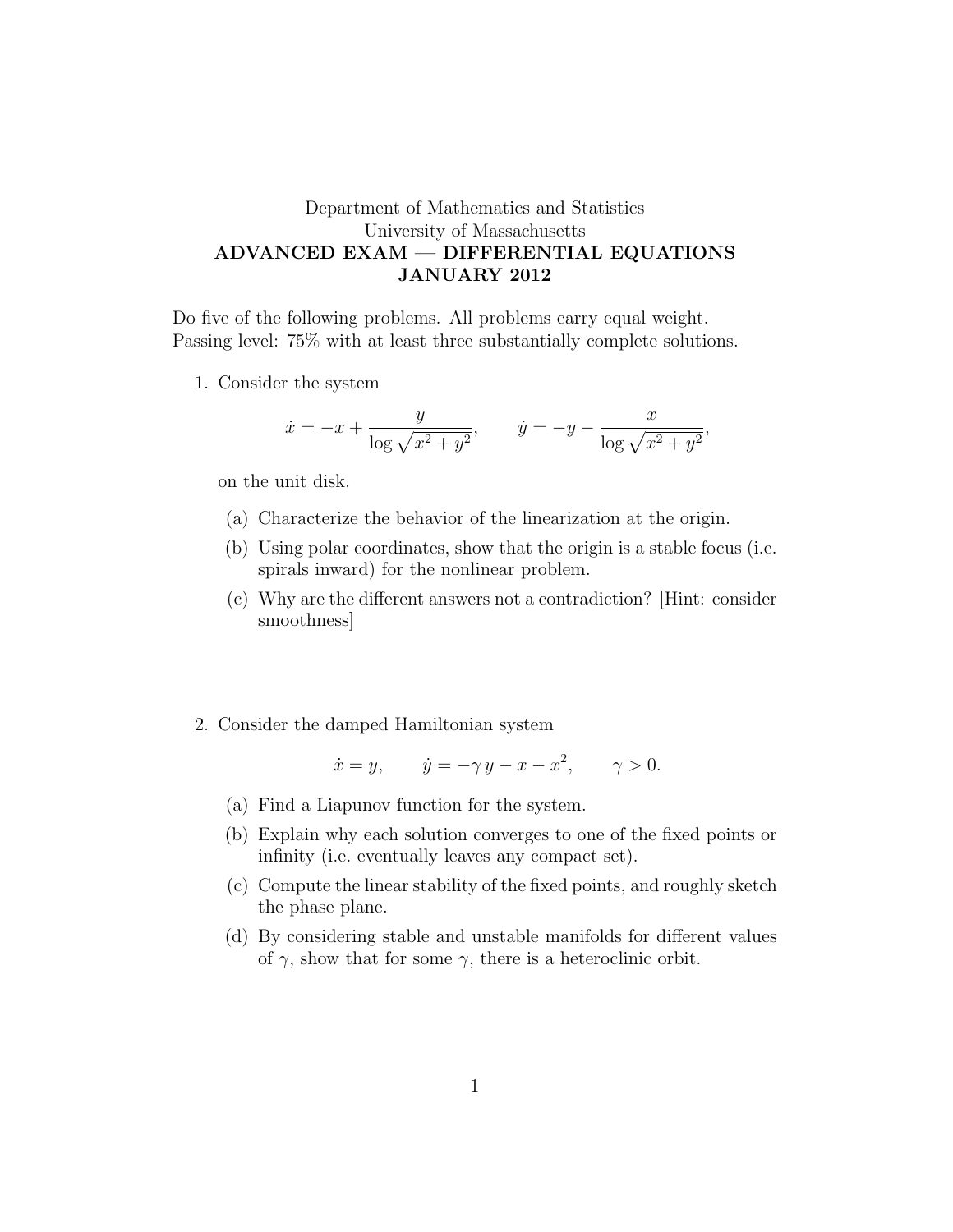3. Find all  $\omega$ -limit sets of the system

$$
\dot{x} = -\epsilon y + x (x^{2} + y^{2}) \sin \frac{\pi}{x^{2} + y^{2}}
$$
  

$$
\dot{y} = \epsilon x + y (x^{2} + y^{2}) \sin \frac{\pi}{x^{2} + y^{2}},
$$

and identify which ones are stable. [Hint: use polar coordinates]

4. Let  $F : \mathbb{R} \to \mathbb{R}$  be a  $C^1$  function such that  $F(0) = 0$  and  $F'(v) > 0$  for all  $v \in \mathbb{R}$ . Let  $I = (0, 1)$  and let  $u : \overline{I} \times [0, T]$  be a smooth solution to the the mixed initial/boundary value problem

$$
\begin{cases}\nu_{tt} - u_{xx} + F(u_t) = 0 & \text{on } I \times (0, T] \\
u \equiv 0 & \text{on } \{x = 0\} \times [0, T) \cup \{x = 1\} \times [0, T) \\
u = g, \text{ and } \partial_t u = h & \text{on } I \times \{t = 0\}\n\end{cases}
$$
\n(1)

where  $g, h \in C_c^{\infty}(I)$  (smooth and compactly supported).

Let  $E[u] := \frac{1}{2} \int_0^1 |u_t|^2 + |u_x|^2 dx$  be the 'energy' associated to (1) where the integrand is understood to be evaluated at  $(x, t)$ .

- (a) Prove that  $0 \leq E(t) \leq E(0)$ .
- (b) Prove the uniqueness of classical solutions to (1).
- 5. We say that a function  $v \in C^2(\overline{\Omega})$  is *subharmonic* if  $-\Delta v \leq 0$  in  $\Omega$ .
	- (a) Prove that if  $v \in C^2(\overline{\Omega})$  is subharmonic then

$$
v(x) \le \frac{1}{|B(x,r)|} \int_{B(x,r)} v(y) \, dy \qquad \text{for all } B(x,r) \subset \Omega.
$$

- (b) Prove that therefore,  $\max_{\overline{\Omega}} v = \max_{\partial \Omega} v$ .
- (c) Let  $\phi : \mathbb{R} \to \mathbb{R}$  be a smooth and convex function. Assume u is harmonic and let  $v(x) := \phi(u(x))$ . Prove that v is subharmonic.